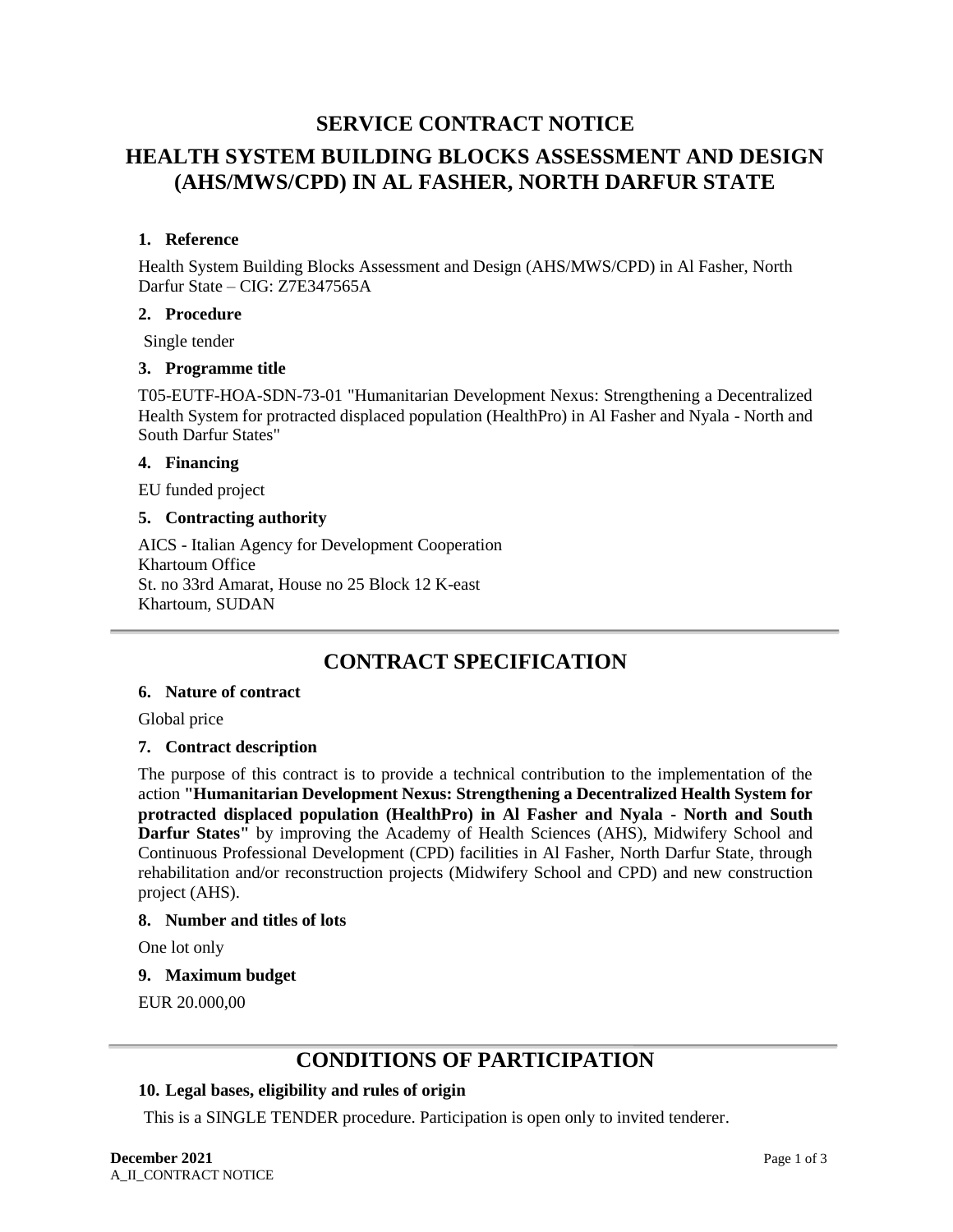# **11. Number of tenders**

No more than one tender can be submitted by a natural or legal person whatever the form of participation (as an individual legal entity or as leader or member of a consortium submitting a tender). In the event that a natural or legal person submits more than one tender, all tenders in which that person has participated will be excluded.

#### **12. Grounds for exclusion**

As part of the tender, tenderers must submit a signed declaration, included in the tender form, to the effect that they are not in any of the exclusion situations listed in Section 2.6.10.1. of the practical guide.

Tenderer included in the lists of EU restrictive measures (see Section 2.4. of the PRAG) at the moment of the award decision cannot be awarded the contract.

#### **13. Sub-contracting**

Subcontracting is NOT allowed.

# **PROVISIONAL TIMETABLE**

#### **14. Provisional commencement date of the contract**

January 2022

#### **15. Implementation period of the tasks**

3 (three) months from contract signature.

# **SELECTION AND AWARD CRITERIA**

#### **16. Selection criteria**

The following selection criteria will be applied to the tenderers:

# **1) Economic and financial capacity of the tenderer (**based on item 3 of the tender form).

The reference period which will be taken into account will be the last three financial years for which accounts have been closed.

The average annual turnover of the tender must exceed the maximum budget of the contract.

# **2) Professional capacity of the tenderer (**based on items 4 of the tender form).

The reference period which will be taken into account will be the last three years preceding the submission deadline.

- has sufficient staff resources and expertise to be able to handle the proposed contract;
- the tender must have a professional knowledge appropriate to this contract;
- has professional certificate appropriate to this contract;
- is currently working/has worked during the past 3 years as design firm for construction/rehabilitation of health facilities.

# **3) Technical capacity of tenderer** (based on items 5 and 6 of the tender form).

The reference period which will be taken into account will be the last three years preceding the submission deadline.

Previous experience which would have led to breach of contract and termination by a contracting authority shall not be used as reference.

#### **17. Award criteria**

Best price-quality ratio.